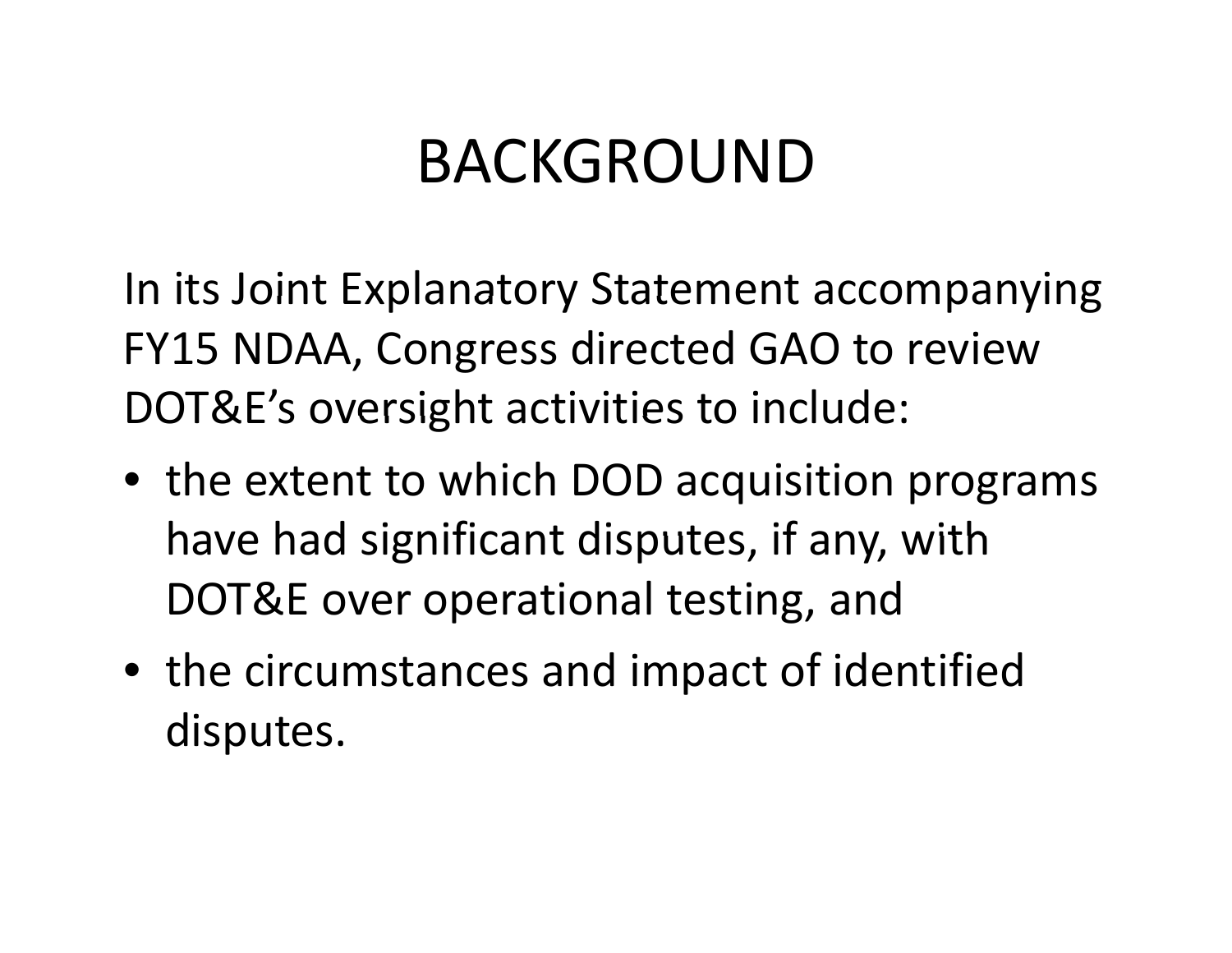### DOT&E ROLE



| Milestone                      | FOT&E       | Follow-on operational test & evaluation |
|--------------------------------|-------------|-----------------------------------------|
| DOD acquisition program phases | IOT&E       | Initial operational test & evaluation   |
| Test activities for programs   | LFT&E       | Live fire test and evaluation           |
| DOT&E-specific activities      | <b>TEMP</b> | Test and evaluation master plan         |

Source: GAO analysis of DOD Instruction 5000.02 acquisition guidance. | GAO-15-503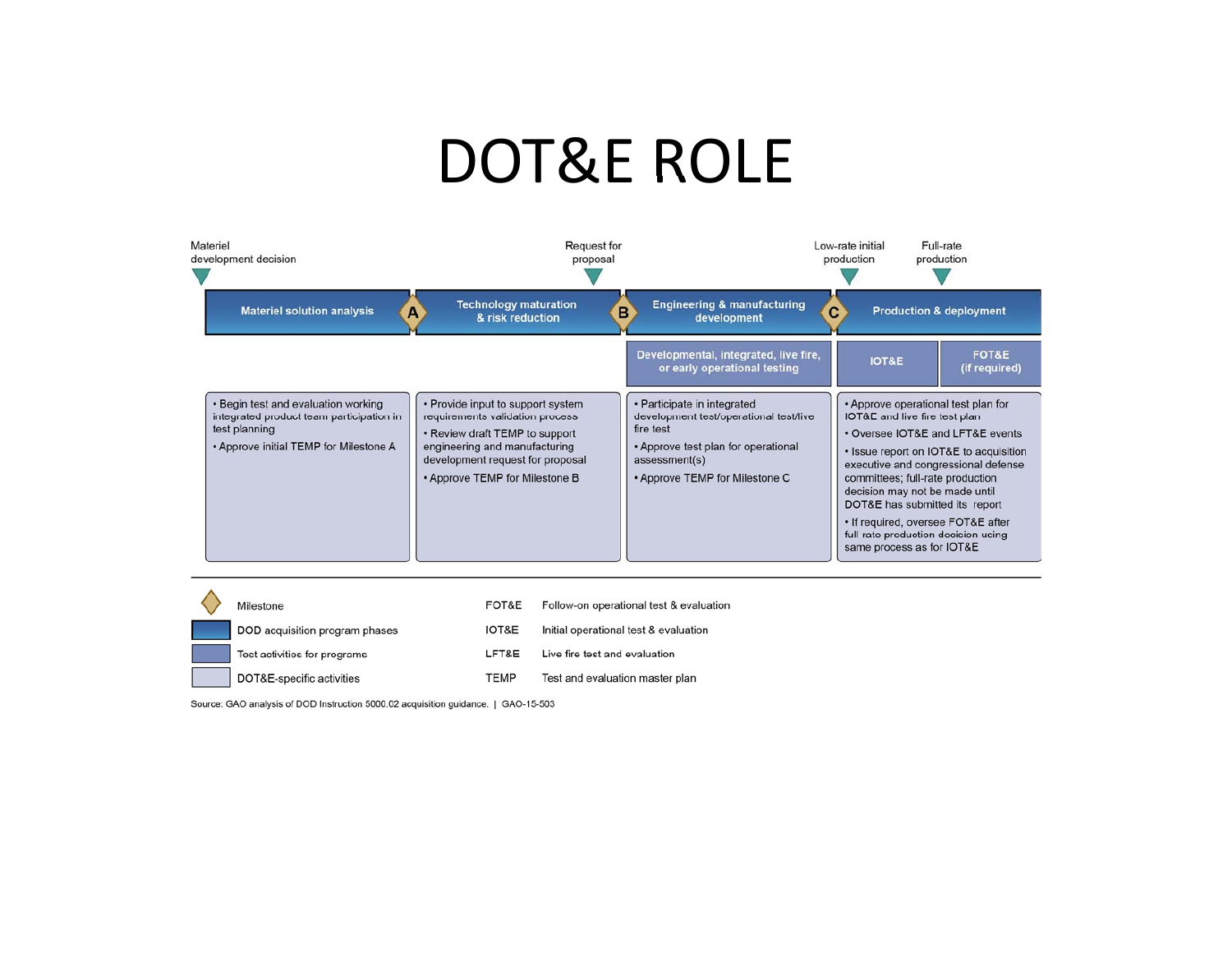#### OUR UNIVERSE



Source: GAO analysis of DOT&E annual reports for fiscal years 2005-2014. | GAO-15-503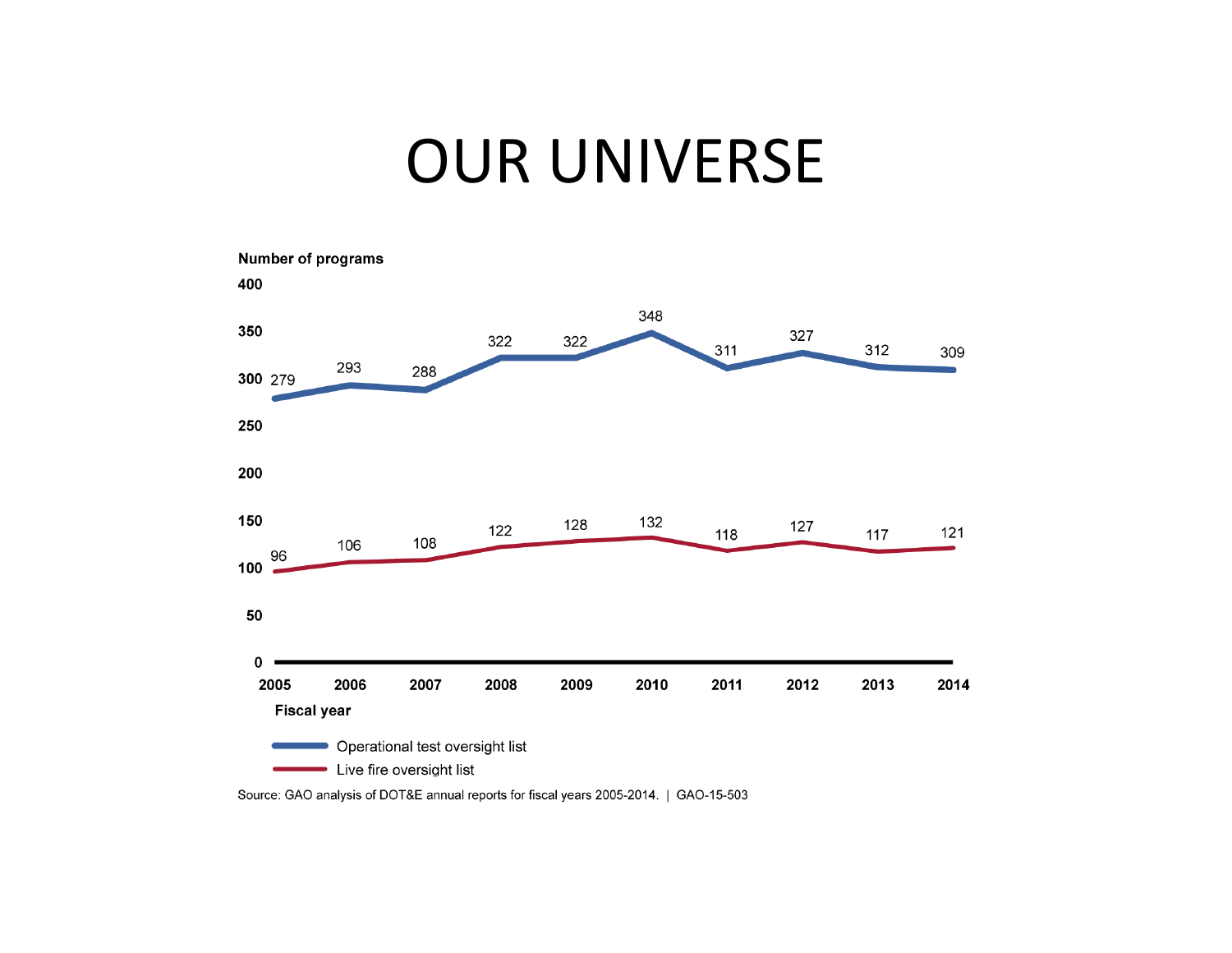## INHERENT TENSION

- Programs have many diverse  $S/H$  and priorities
- OT is focused on evaluating effectiveness, suitability, other "ilities" of weapon system
- Concurrency complicates things
- $\bullet~$  Timing of funding for OT is often difficult
- Withheld TEMP approvals and iterative process creates uncertaint y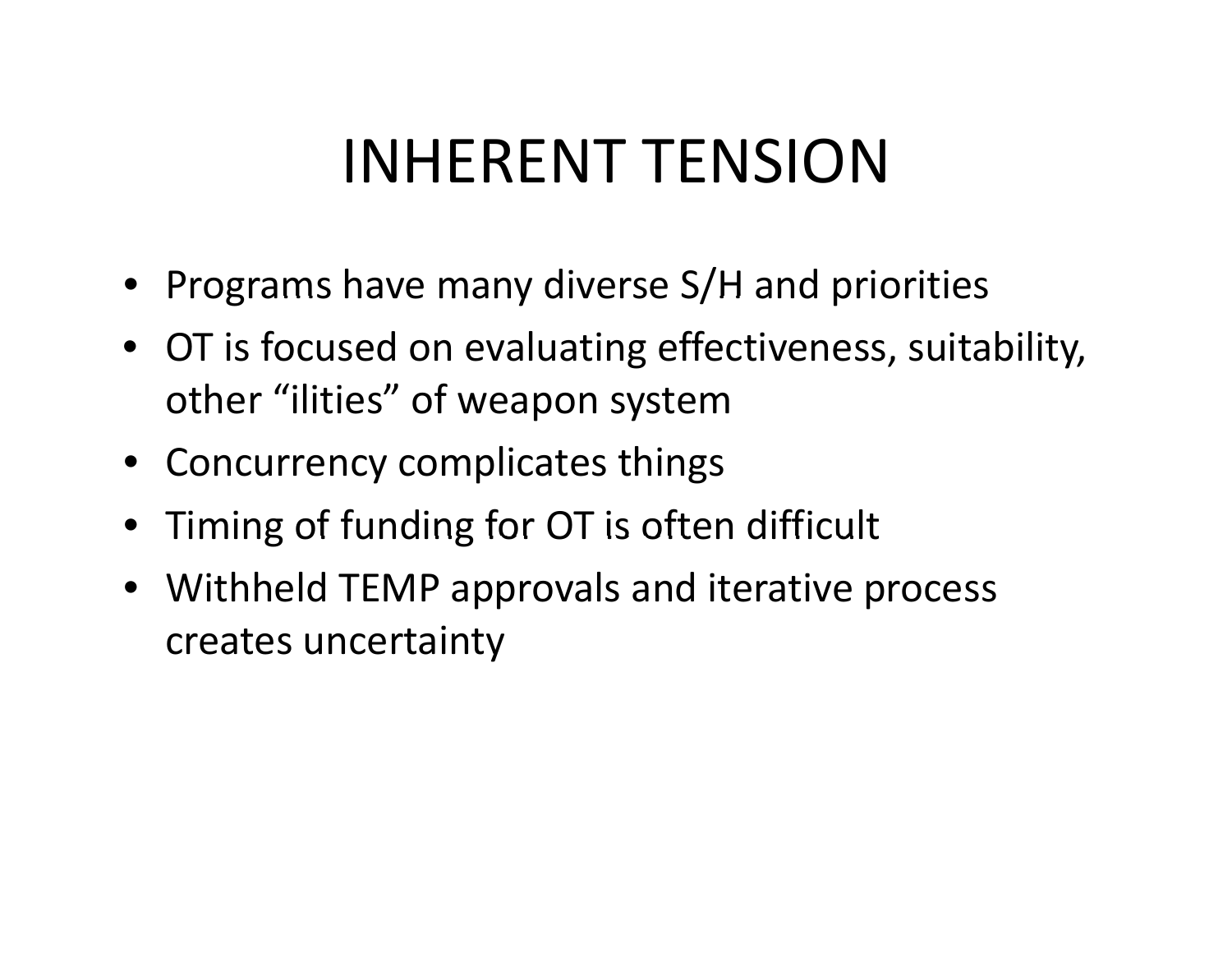# RELATIVELY FEW DISPUTES

- 454 programs from 2010 to 2014
- 42 significant disputes
- Overwhelming majority are resolved with no formal intervention
- Drill down on 10 cases where disputes were the most significant to each of the military services
- 3 programs had considerable cost or schedule impact and required formal involvement from DOD leadership.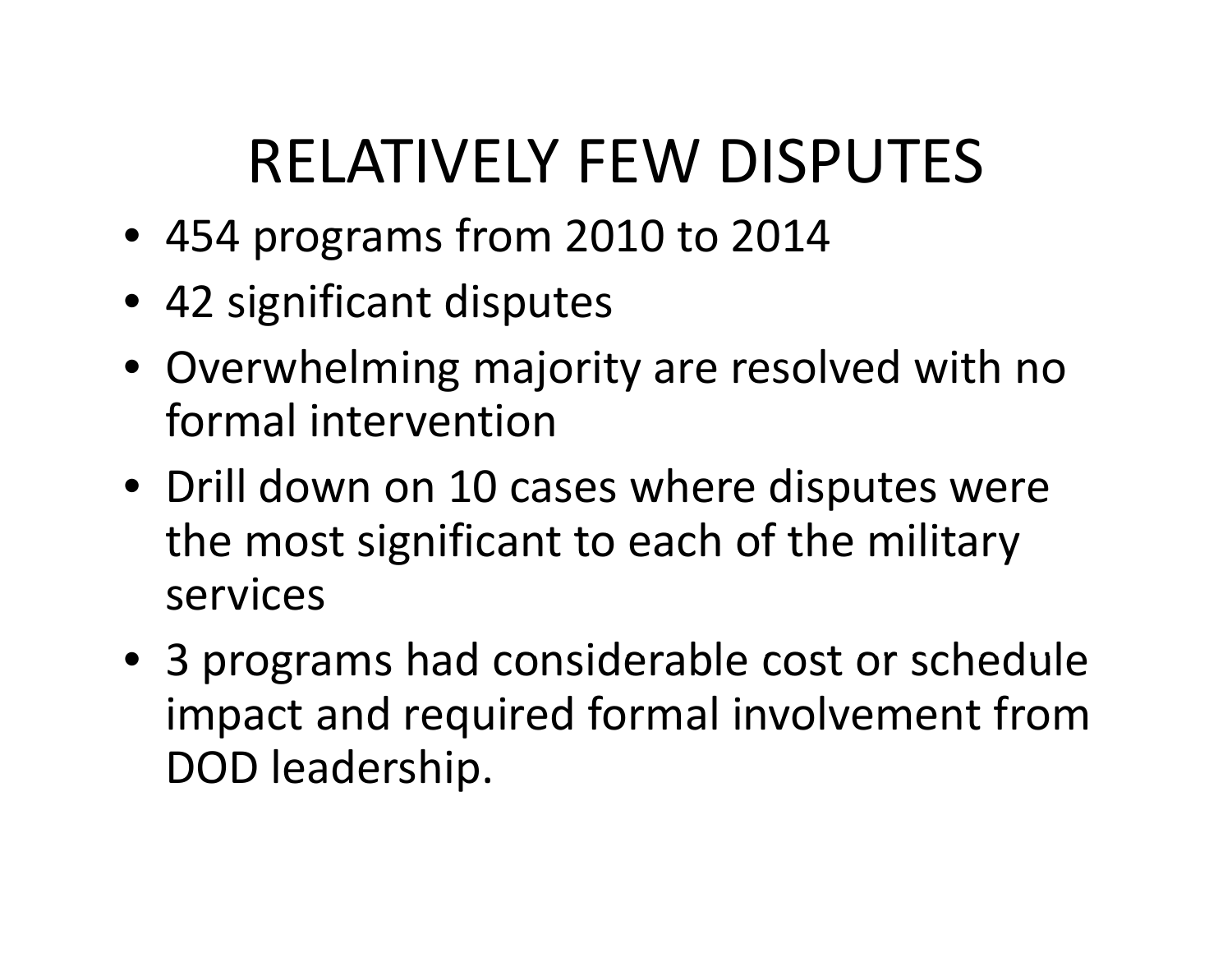## PREDOMINANTLY 5 FACTORS

- Poorly defined requirements
- Relevant vs realistic test environments
- Differing ideas on test assets needed
- Timing and extensiveness of live fire test
- Disagreement with characterization of test results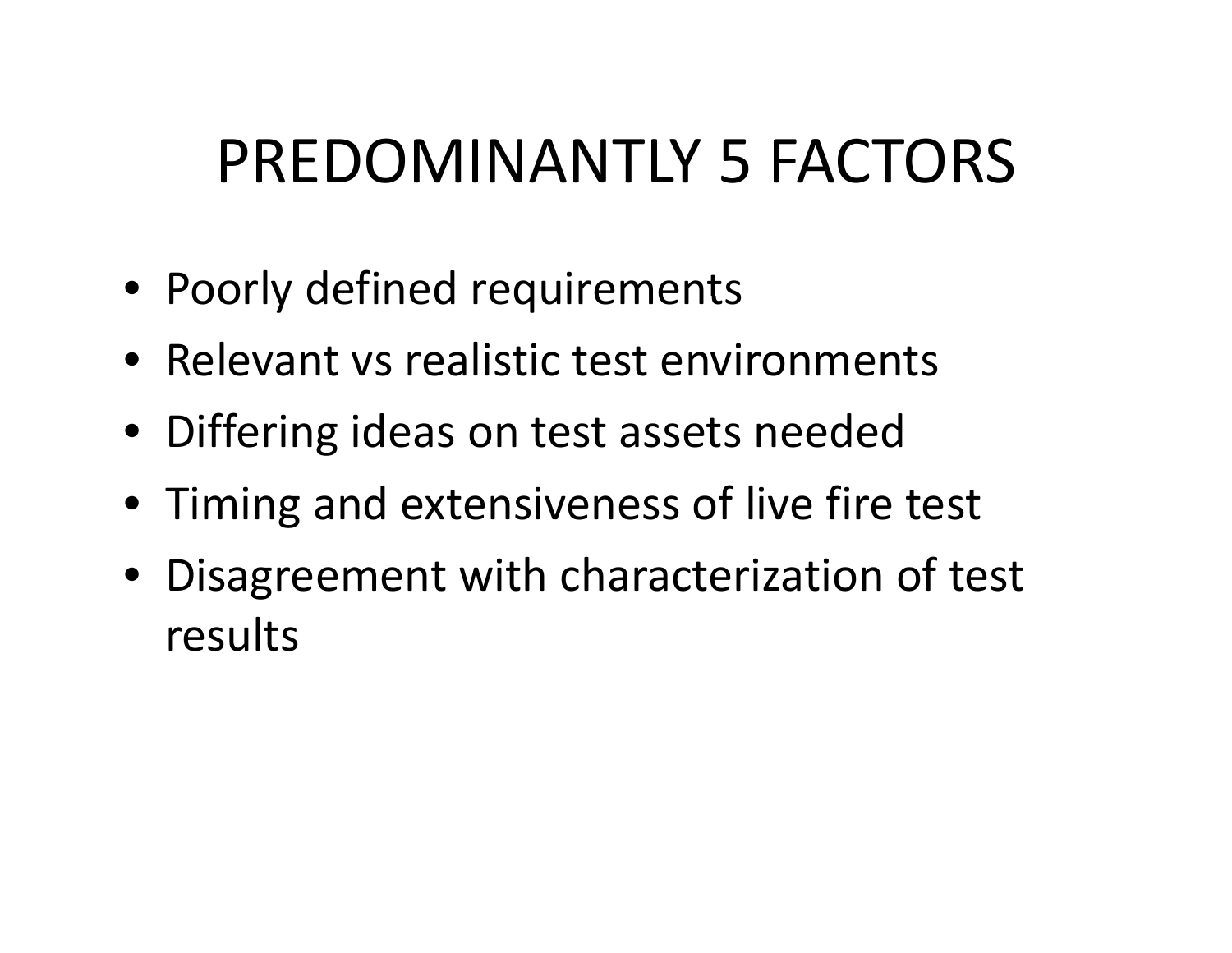## 10 CASES

- CVN 78
- DDG-51 Flight III/AN-SPY-6 Radar, Aegis Mod
- Automated Biometrics ID System
- Enhanced Combat Helmet
- F-35 EWIIP
- G/ATOR
- P-8A Poseidon
- Paladin Integrated Management
- 3DELRR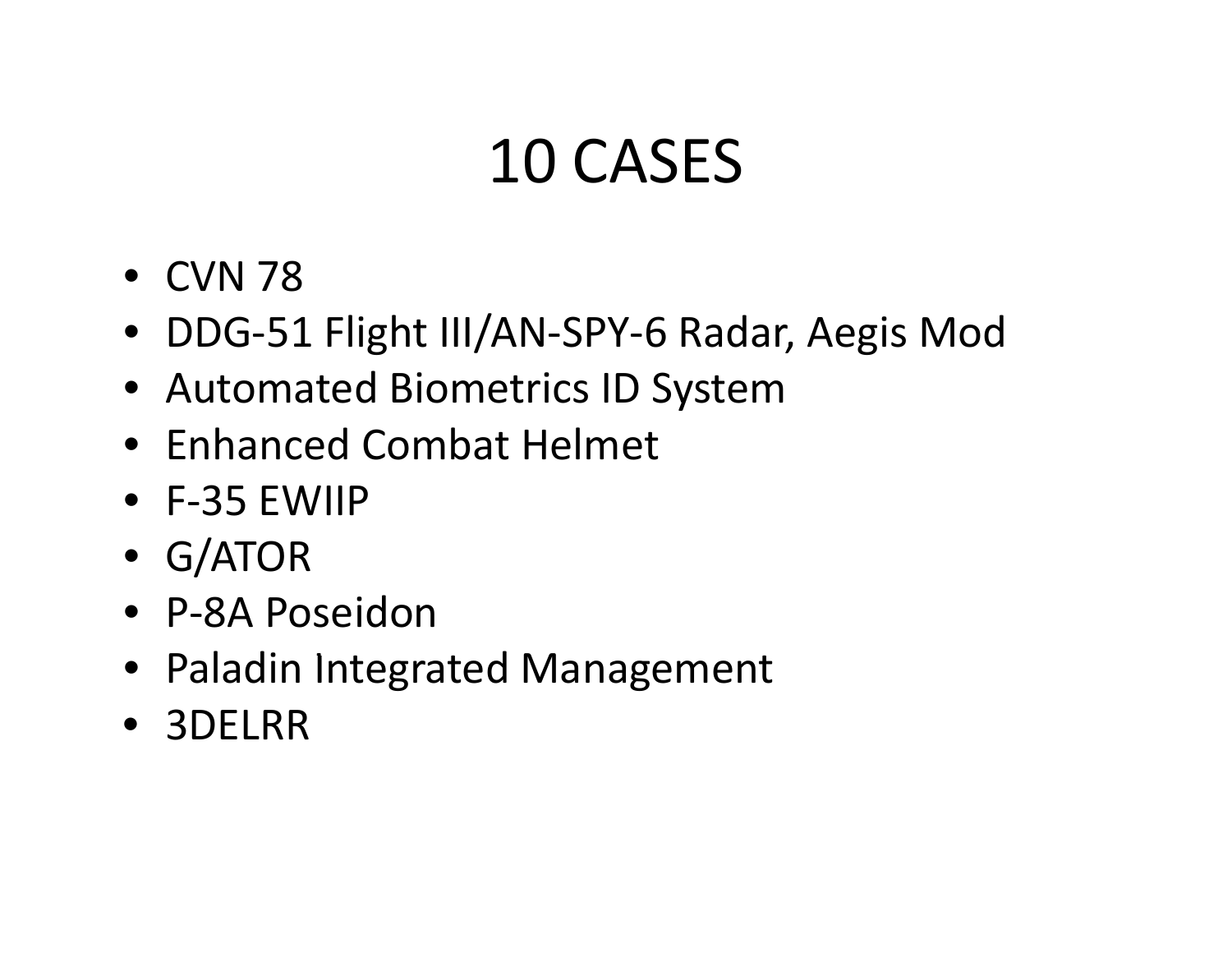## 3 OUTLIERS

- F-35 EWIIPS 2012, DOT&E ID'd shortfalls in program's EW test capabilities v current threats. Significant new investments in test assets and facilities were required.
- CVN 78 Due to budget concerns, the program sought to defer FSST, arguing that it had "lessons learned from past tests. DOT&E provided info to show that component testing was insufficient
- DDG-51 Dispute over whether an unmanned test ship was needed to complete radar and Aegis testing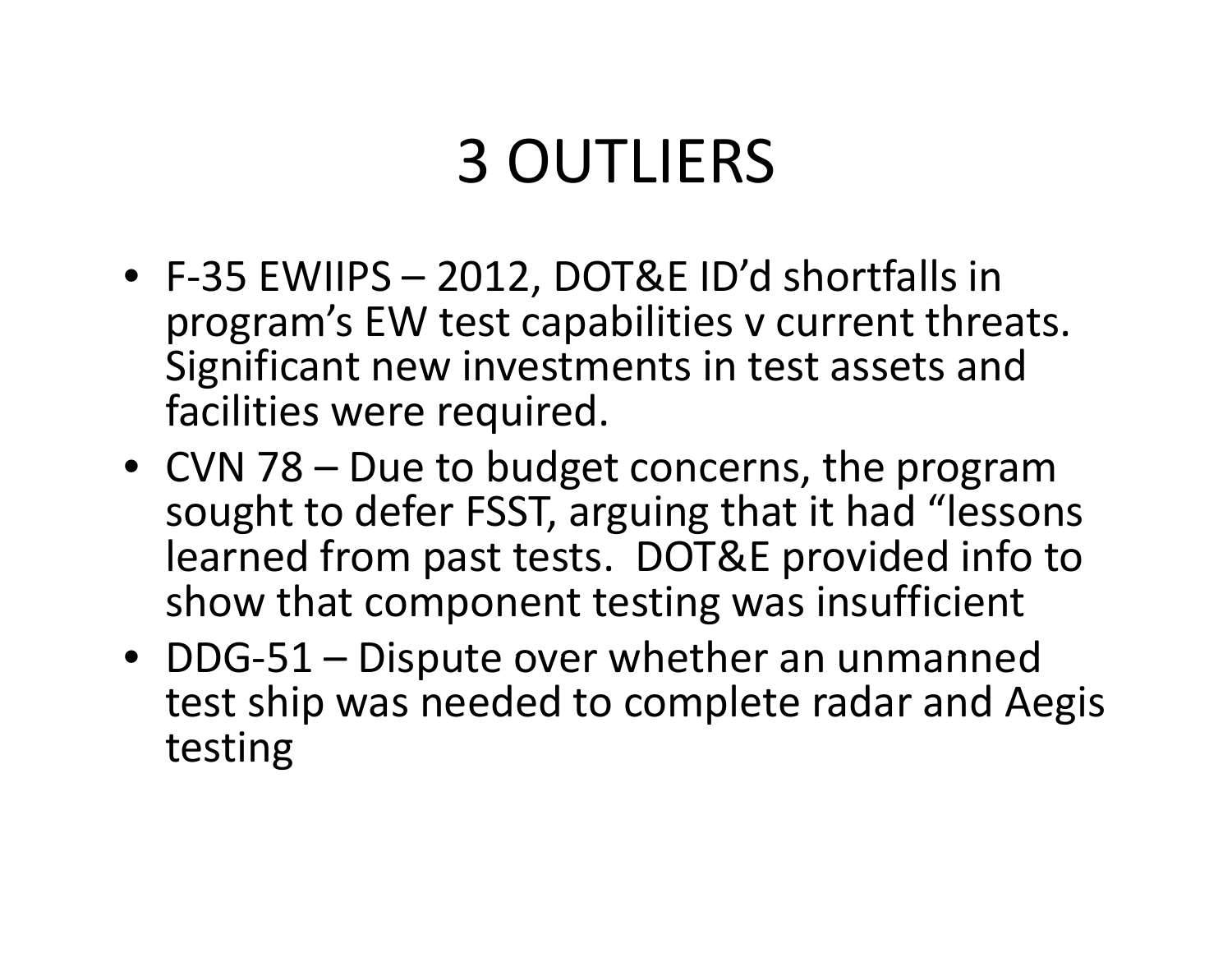#### CVN-78

The Director, Operational Test and Evaluation (DOT&E) has been engaged with the Navy in <sup>a</sup> dispute over whether to conduct the full ship shock trial (FSST) on CVN 78—the first of the new class of nuclear-powered aircraft carriers—as previously agreed to in the program's alternative Live Fire Test and Evaluation Management Plan signed by the Navy and DOT&E in 2007, or to defer it to the follow-on ship (CVN 79) as the Navy decided in 2011 due to technical, schedule, and budgetary concerns. FSST is a test that employs an underwater charge at a certain distance from the carrier to identify survivability issues for the ship and its key systems. Early discovery of issues may then be used to implement fixes while follow-on carriers are still being built to assure their survivability and reduce risk to sailors. The Navy believes lessons learned from FSSTs on other ships, when combined with shock testing being performed on individual ship components and equipment, reduce the need to complete FSST on CVN 78. DOT&E provided memoranda to the Under Secretary of Defense for Acquisition, Technology, and Logistics (USD (AT&L)) and the Navy that documented the findings from previous FSST events for other ships and concluded that those results made component-level testing and past FSST results insufficient to assess survivability of the new carrier class.

**Impact:** Completing FSST on CVN 78 could delay deployment of the carrier 1-6 months based on current estimates. The Navy has stated that any deployment delay would further delay returning its fleet size to the congressionally-mandated 11 carriers. DOT&E has emphasized that, regardless of any change to FSST, a carrier fleet size shortfall will exist for at least 5 years—the shortfall has existed since the CVN 65 carrier was decommissioned in 2012—and the 5- to 7-year delay associated with deferring the test to CVN 79 would reduce the potential to discover survivability problems early and fix them. In addition, as we recently found in a review of the carrier program, CVN 78 has faced construction challenges and issues with key technologies that increase the likelihood the carrier will not deploy as .<br>Scheduled or will deploy without fully tested systems.<sup>1</sup>

**Resolution status:** DOT&E and the Navy have been unable to resolve this dispute. In May 2015, the Navy revised its position on the FSST, presenting a plan to USD (AT&L) to conduct the test on CVN 78, but not until sometime after the ship's first deployment. The Navy stated this would preserve the ability to deploy CVN 78 and meet the 11-carrier fleet requirement at the earliest opportunity. DOT&E disagreed with the Navy's new plan to complete FSST after deployment and reiterated that completing testing before deployment is the only way many shock-related survivability issues can be found and addressed before the ship and crew deploy into an active theater of operations. DOD leadership is expected to resolve this dispute later in 2015.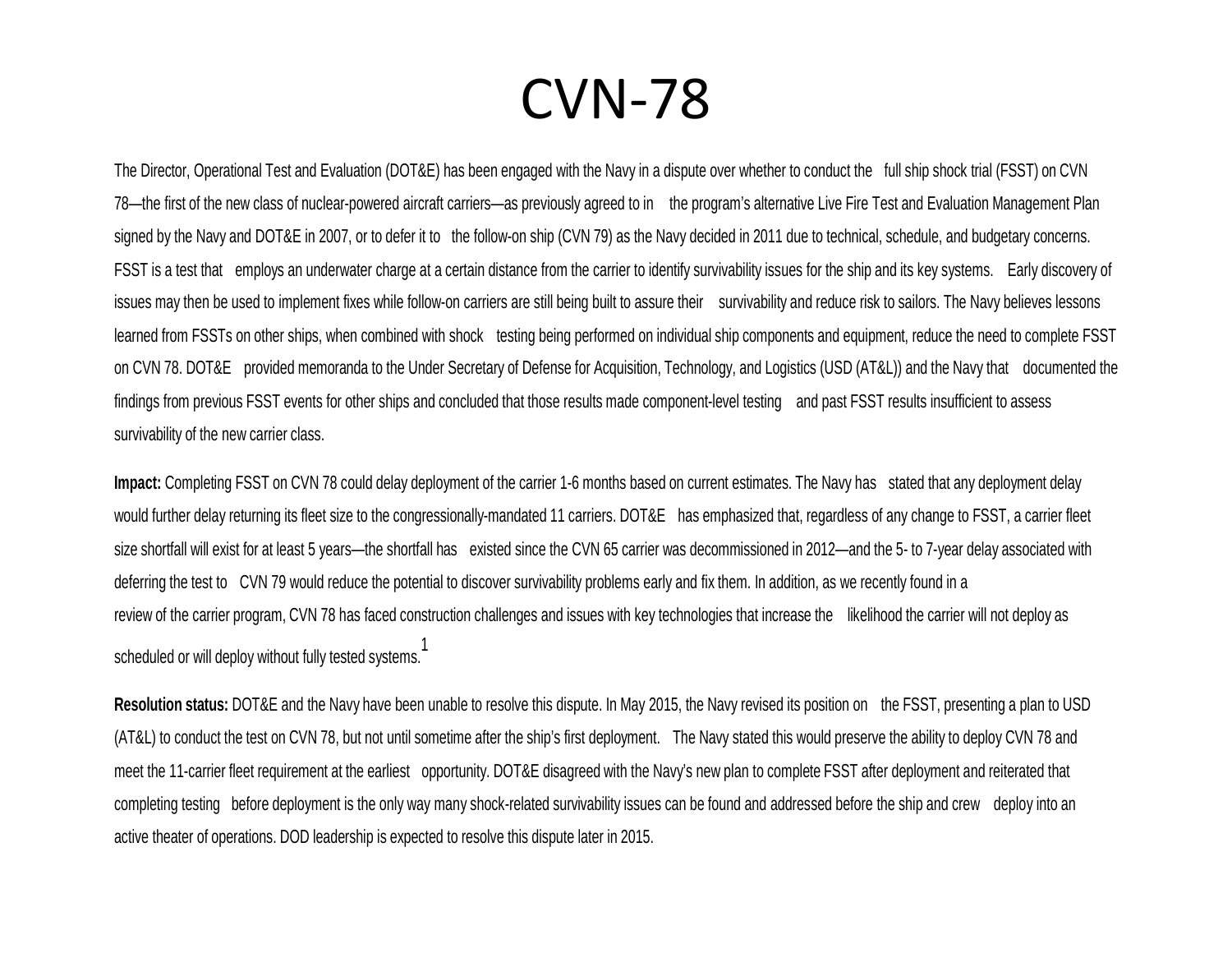#### DDG-51

The Navy and the Director, Operational Test and Evaluation (DOT&E) have an ongoing dispute over the need to use an unmanned self-defense test ship (SDTS) to accomplish operational testing of the next Aegis combat system and AN/SPY-6 radar on the DDG 51 Flight III Destroyer—a multi-mission ship designed to defend against air, surface, and subsurface threats. DOT&E expects these systems to be tested together to ensure operationally realistic testing and an end-to-end assessment of the ship's capability; an approach which has been used for other Navy surface ship programs. DOT&E disapproved test and evaluation master plans for the Aegis and AN/SPY-6 programs because the Navy did not include the use of the SDTS. DOT&E's analysis concluded that a SDTS, equipped with the Aegis and AN/SPY-6 systems, is needed for close-in live fire testing against most classes of anti-ship cruise missile threats, including supersonic, maneuvering threats—a manned ship cannot be used because of safety concerns. DOT&E also emphasized that past testing using an unmanned SDTS led to the discovery of combat system deficiencies that could not have been found by using constrained testing approaches against manned ships. Navy officials believe their test approach, which relies on collecting data from multiple sources—live fire end-to-end testing of selected targets on a tactical manned ship, limited missile intercept testing using the existing SDTS, and land-based test sites—achieves a better balance between cost and risk. DOT&E officials emphasized that the Navy's test approach will not provide the data needed to validate modeling and simulation and is insufficient to demonstrate ship self-defense capabilities and survivability against operationally realistic threats. In particular, DOT&E stated the proposed live fire testing on the tactical manned ship and land-based testing are constrained considerably because of safety restrictions, and the Navy's proposed missile intercept testing using the existing SDTS does not provide the needed data because it uses different combat and launching systems than those intended for the DDG-51 Flight III Destroyer.

**Impact:** Preliminary estimates suggest the additional cost of using SDTS for operational testing would be \$320-\$470 million, with DOT&E officials noting the actual cost is likely to be somewhere in the middle of that range. The Navy has not determined the difference in total test cost if SDTS is used versus some alternative approach, but has estimated the cost of the modeling and simulation suite to support testing at \$86.7 million over the next 5 years. DOT&E estimates that about \$230 million of the test cost with SDTS could potentially be recovered by the Navy if the systems installed on the SDTS are removed after testing and integrated on a future DDG-51 Flight III ship.

**Resolution status:** DOT&E and the Navy have not resolved this dispute. The Office of Cost Analysis and Performance Evaluation within the Office of the Secretary of Defense is expected to complete an analysis in June 2015 on the cost to upgrade an existing SDTS, which is intended to inform a decision by the Deputy Secretary of Defense on whether a SDTS will be used for initial operational test and evaluation.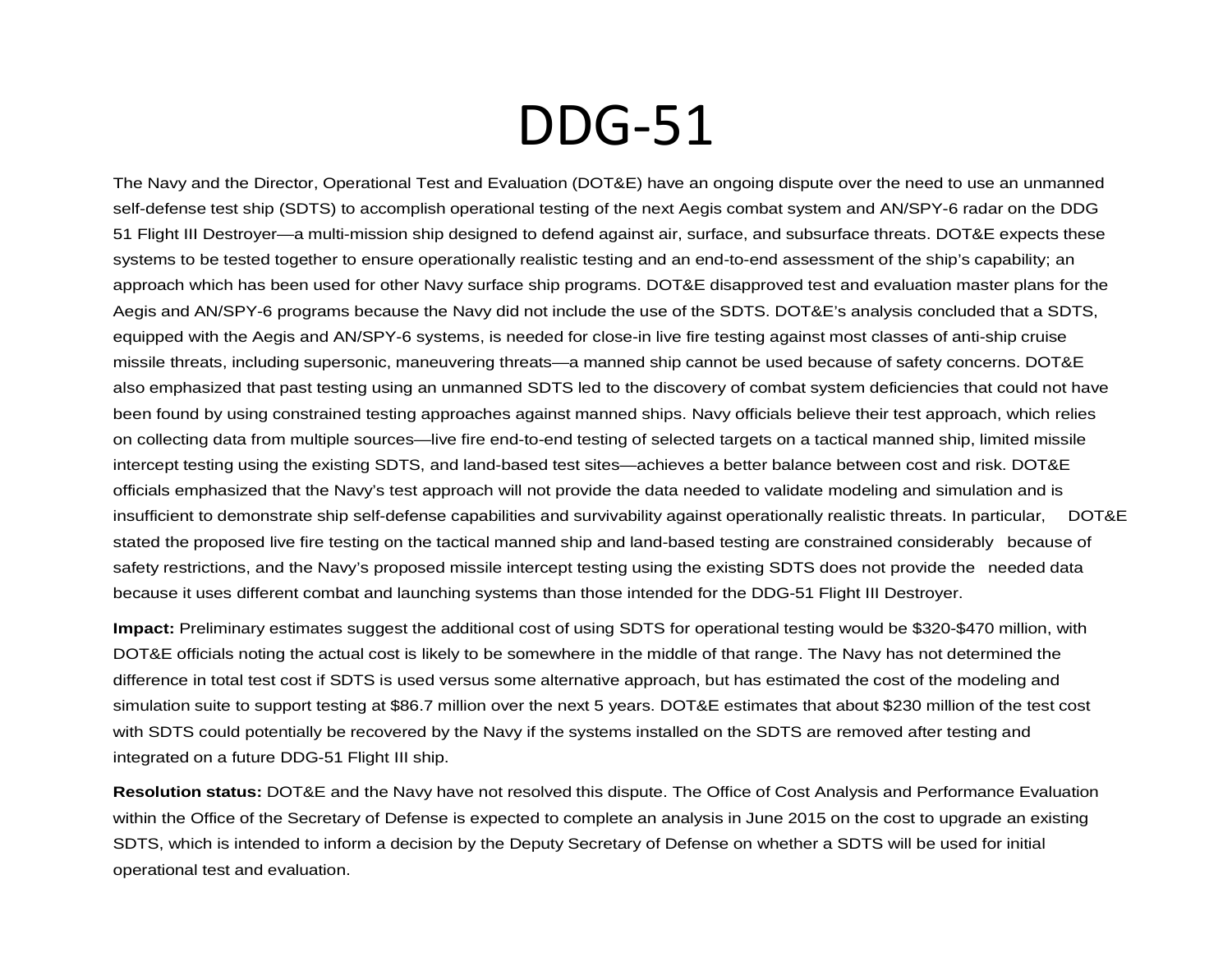#### F-35 EWIIPS

In early 2012, the Director, Operational Test and Evaluation (DOT&E) identified shortfalls in DOD's electronic warfare test capabilities that posed problems for operationally testing the Joint Strike Fighter, the next generation fighter aircraft. Specifically, a threat assessment report outlined current threats that raised questions regarding the performance of the Joint Strike Fighter aircraft and other systems when employed against those threats. DOT&E indicated that additional investment was needed to upgrade outdoor test range assets, anechoic chambers (a room designed to completely absorb reflections of electromagnetic waves), and electronic warfare programming labs in order to test against updated threats as required. Joint Strike Fighter officials agreed that the aircraft should be tested against current threats, but emphasized that the program should not have to fund these test infrastructure improvements. To assess the issue further, the Office of the Secretary of Defense commissioned a study of electronic warfare test infrastructure needs.

**Impact:** The Office of the Secretary of Defense study validated DOT&E's concerns, concluding that test infrastructure improvements were needed to support testing of the Joint Strike Fighter and a number of other systems being developed.

**Resolution status:** In response to the study, the Secretary of Defense signed a Resource Management Decision in September 2012 that established the Electronic Warfare Infrastructure Improvement Program to acquire and upgrade electronic warfare test capabilities that are intended to support operational testing for the Joint Strike Fighter and other systems. The decision provided about \$491 million outside of the Joint Strike Fighter program funding for the Electronic Warfare Infrastructure Improvement Program. Plans for the program include procuring 22 emitters to support the full range of testing needs. Joint Strike Fighter program officials said they expect to begin testing with whatever assets are available to meet the test schedule.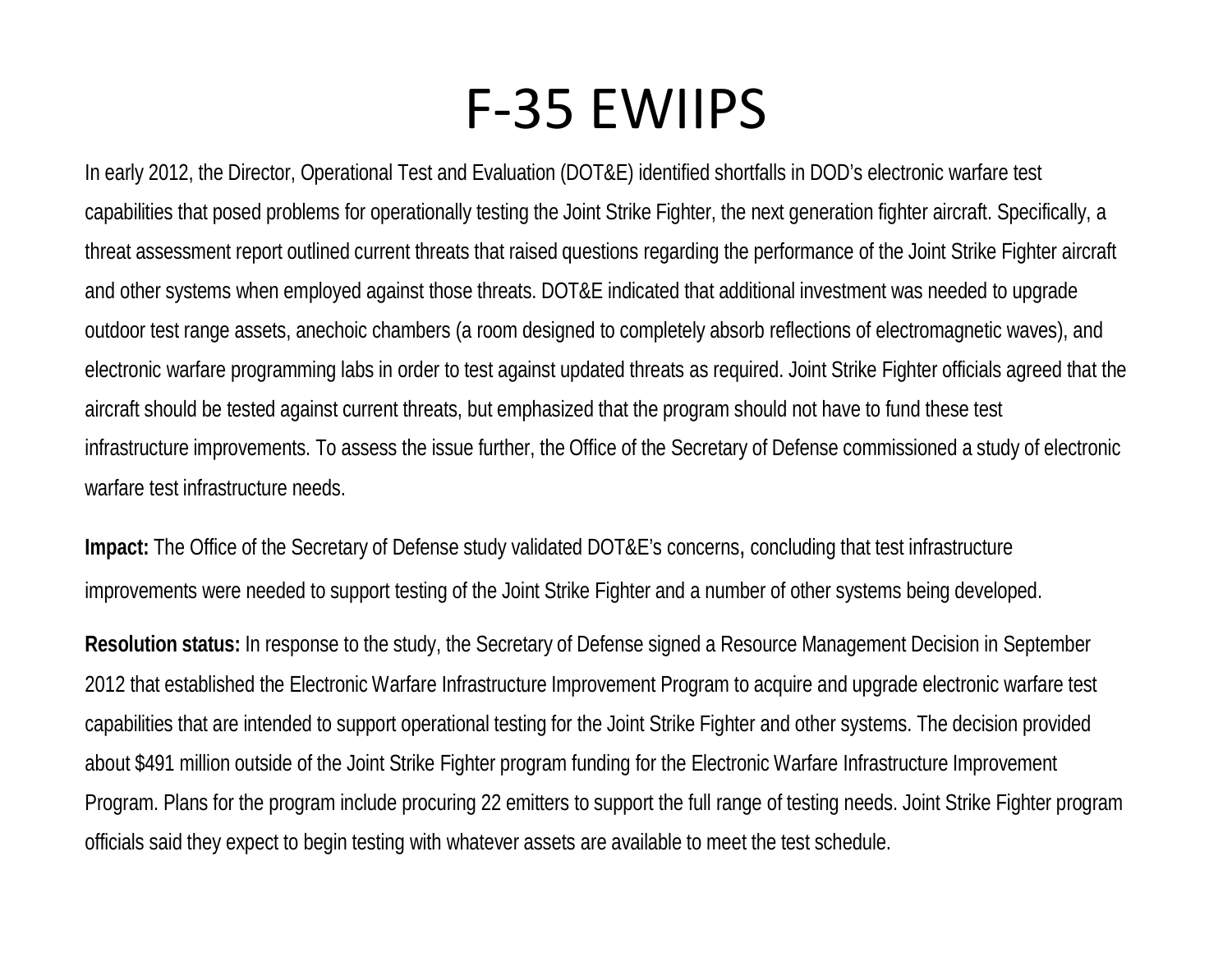DOD Needs to Shift from Managing the Administrative Process to Managing Product Development

- $\bullet$  DOD's acquisition process has become bogged down with documentation and internal reviews -- diverting resources from program management
- $\bullet$ Programs spend considerable time and resources preparing milestone documentation many of which acquisition officials do not highly value
- $\bullet$  The real focus should be on ensuring knowledge needed to establish an executable business case (customer needs, systems engineering, proper testing and available resources) is captured, documented, and available to decisionmakers AT THE OUTSET OF THE PROGRAM
- $\bullet$  Reviews and documents should be focused on providing demonstrable evidence that the product's development is on track and the program's business case remains solid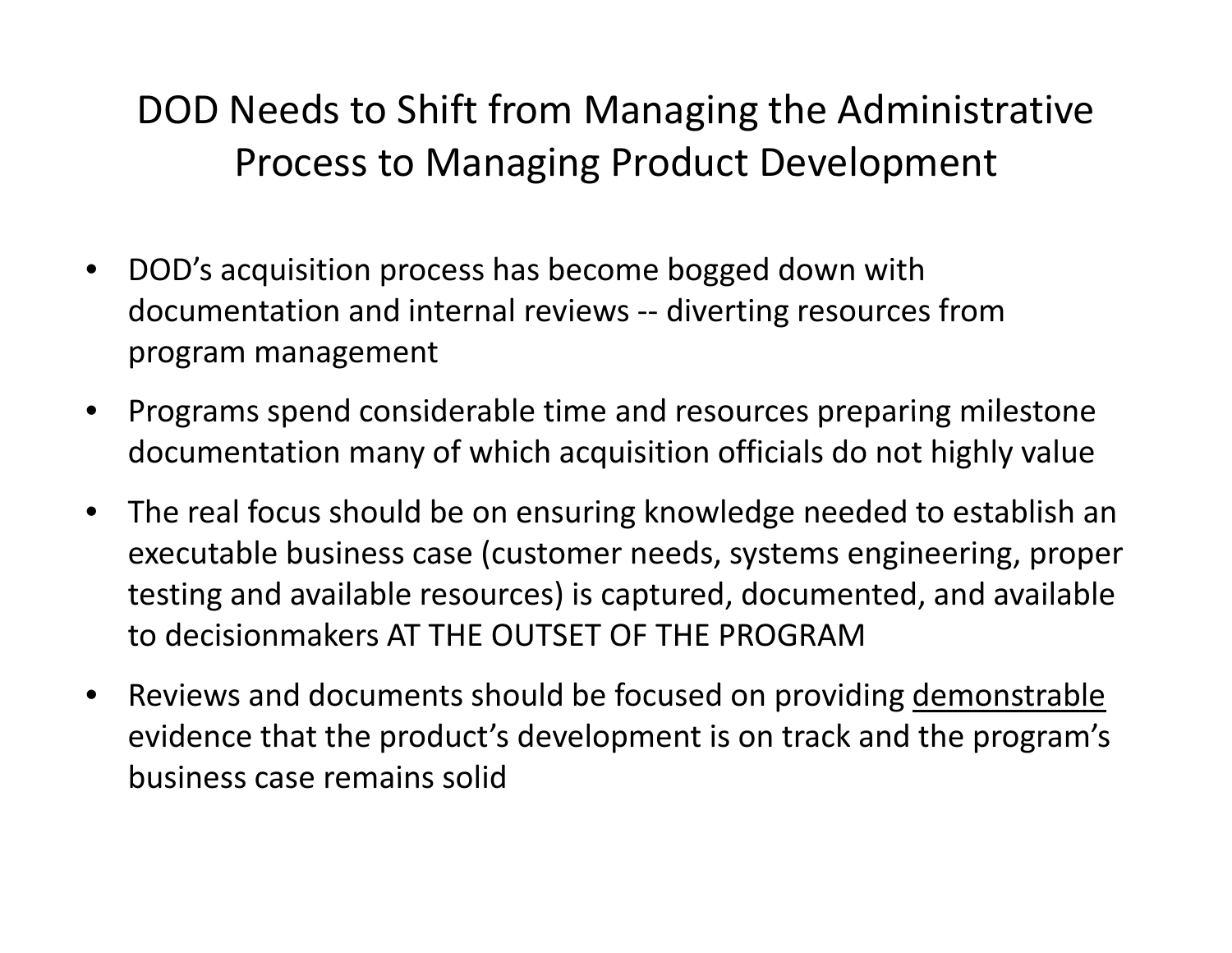#### **Review Levels For Milestone Documents**

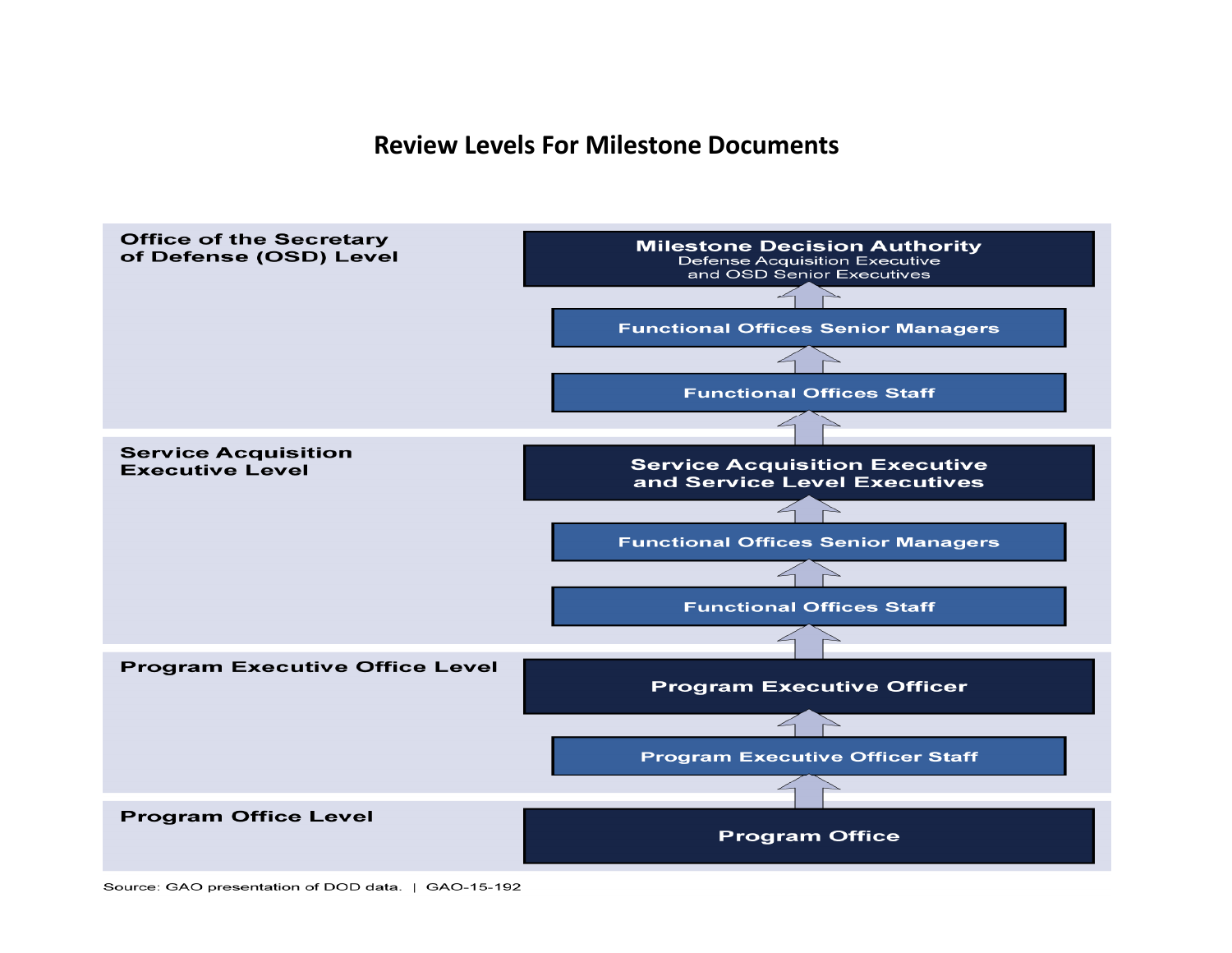#### **Average Time Needed to Complete Documentation Requirements Grouped by the Value Acquisition Officials Considered Milestone B and C Requirements (24 DOD Programs)**